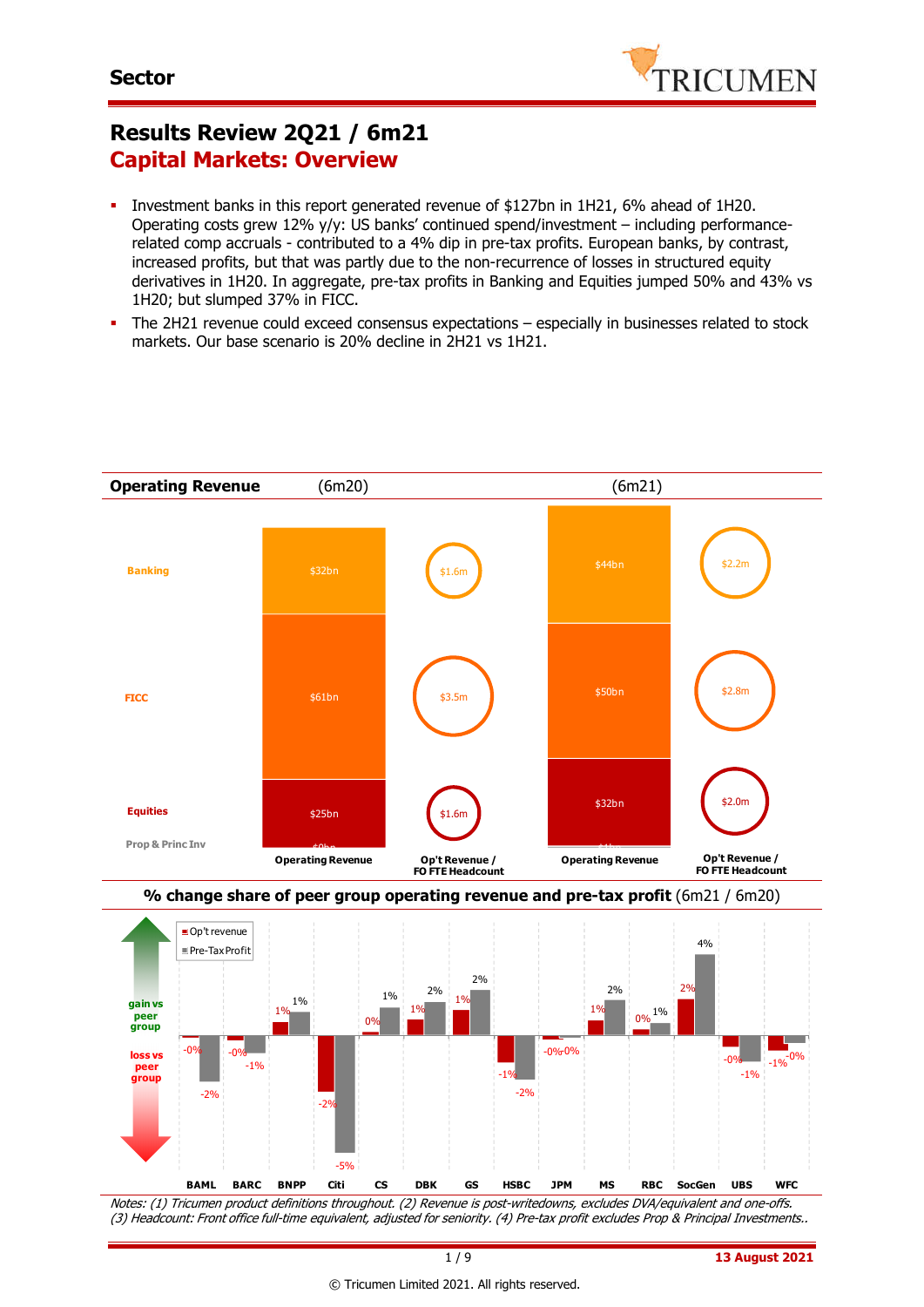

### **Capital Markets** (cont.)**: Banking**

High grade bond issuance dropped 20% from 1H20, and more than 30% in the US. All the growth was in high-yield: fees surged 50% y/y, driven by the US, the UK and China. Emerging markets and APAC local currency issues also made a strong contribution. Investors are (over?)confident: in recent months, European investors have been jettisoning credit-default insurance, despite record volumes (\$550bn at end-1H21, from zero in late 1990s) and a worrying inflation/rates outlook.

Loan fees jumped 25% y/y, driven by 75% surge in acquisition-related financing, especially in financials, industrials and tech. The US outperformed, with 2/3 of global volume; APAC was flat and Europe fell 20%. Securitisation revenues were strong in 2Q21, on ABS and non-agency RMBS.

- ECM volumes broke all records: almost \$700bn of deals, with IPOs contributing \$200bn and SPACs \$122bn. The growth in Europe and APAC (including Japan) comfortably outstripped the US, albeit from a lower base. The banks in this report doubled their fees and almost tripled pre-tax profits.
- M&A/Advisory volumes also demolished previous 1H and 2Q records. 1H21 highlights: crossborder M&A doubled; mega-deal (\$5bn+) volumes tripled; private equity and SPACs accounted for 20% and 15% of total volume, respectively. Banks' 1H21 fees surged 40% y/y, and profits 80%.
- Going into 3Q21, banks commented on strong pipelines, especially in ECM and M&A, where \$1tn+ of 'dry powder' - including the capital already raised for SPACs – should support healthy volumes for the rest of 2021. Our base range is 15-20% decline in 2H21 vs 1H21.





Notes: (1) Tricumen product definitions throughout. (2) Revenue is post-writedowns, excludes DVA/equivalent and one-offs. (3) Headcount: Front office full-time equivalent, adjusted for seniority.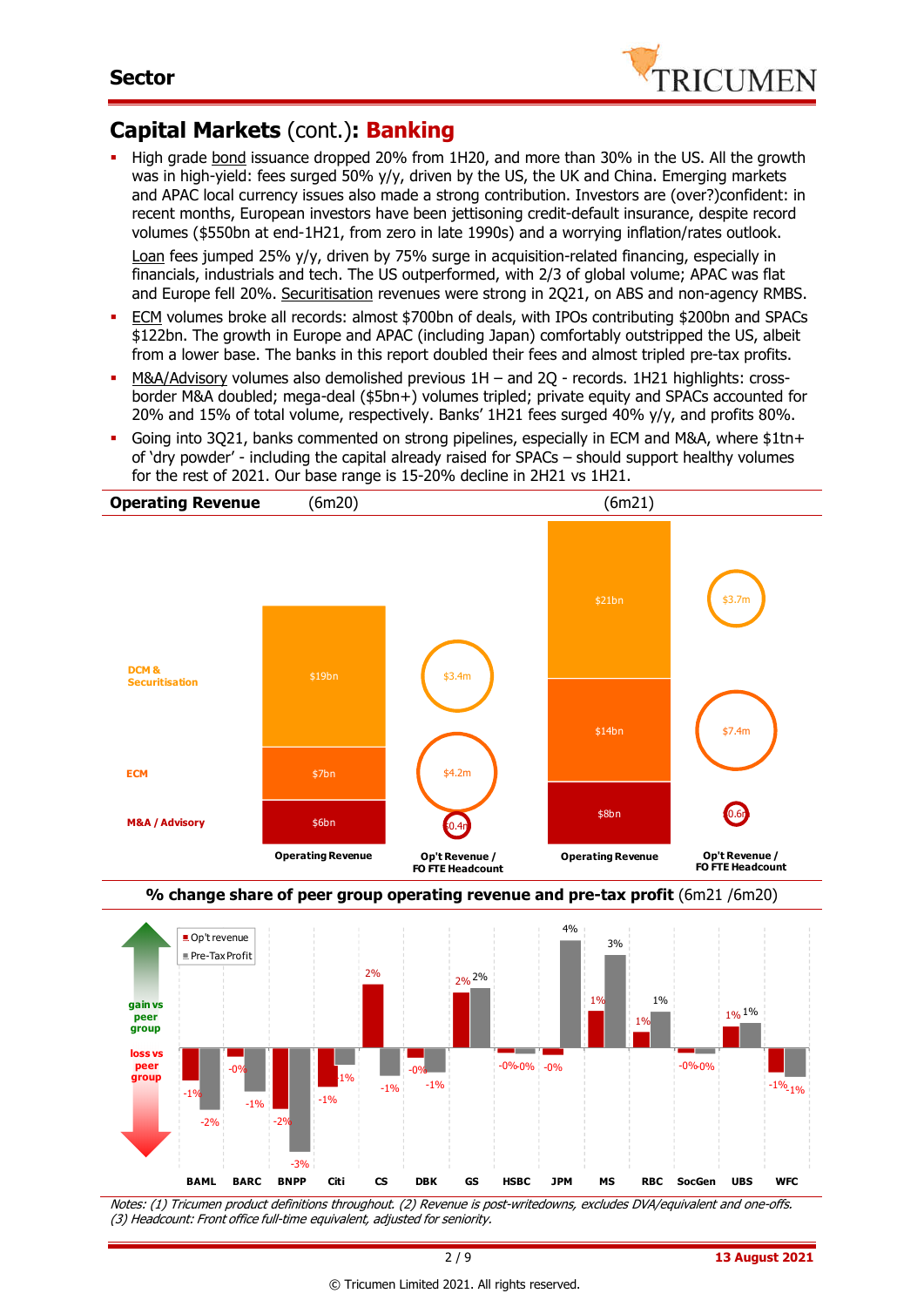

### **Capital Markets** (cont.)**: FICC**

FX and Rates were the key area of weakness in 2Q21, depressing the combined 1H21 revenues 20-25%  $y/y$ . G10 Rates dropped as much as 30%  $y/y$  in 2Q21, with sharpest drops in the US. A couple of banks benefited from strong positioning in swaptions; but those were exceptions. In FX local markets, spot revenue was hit by margin compression; the main participants are focused on building out NDFs capability. APAC did well, especially in Rates and repo.

With only a couple of exceptions, most banks have established some crypto capability, in capital markets and/or private bank/wealth management divisions. The ultimate recognition came in June, from Basel Committee on Banking Supervision, which proposed that cryptos should get a 1,250% risk weight – harsh, but hardly unique, and it aligns crypto with 'traditional' asset classes.

- Credit held up well a decline was in single digits, and not across the board: several banks in this report registered healthy y/y gains in 2Q21. Institutional investors are looking to reduce their exposure to bonds due to rising inflation and redirect investments to alternatives, especially commodities, real estate, hedge funds; and, to a smaller degree, equities.
- Commodities revenues fell vs 2Q20, on weak metals and oil trading revenue. However, the new supercycle may well be underway. For the first time, the world's leading economies – including the US and China – are simultaneously investing in mega infrastructure projects to drive the post-Covid economic recovery; also, the global drive for electrification is pushing up demand for metals.





Notes: (1) Tricumen product definitions throughout. (2) Revenue is post-writedowns, excludes DVA/equivalent and one-offs. (3) Headcount: Front office full-time equivalent, adjusted for seniority. (4) Pre-tax profit excludes Prop & Principal Investments.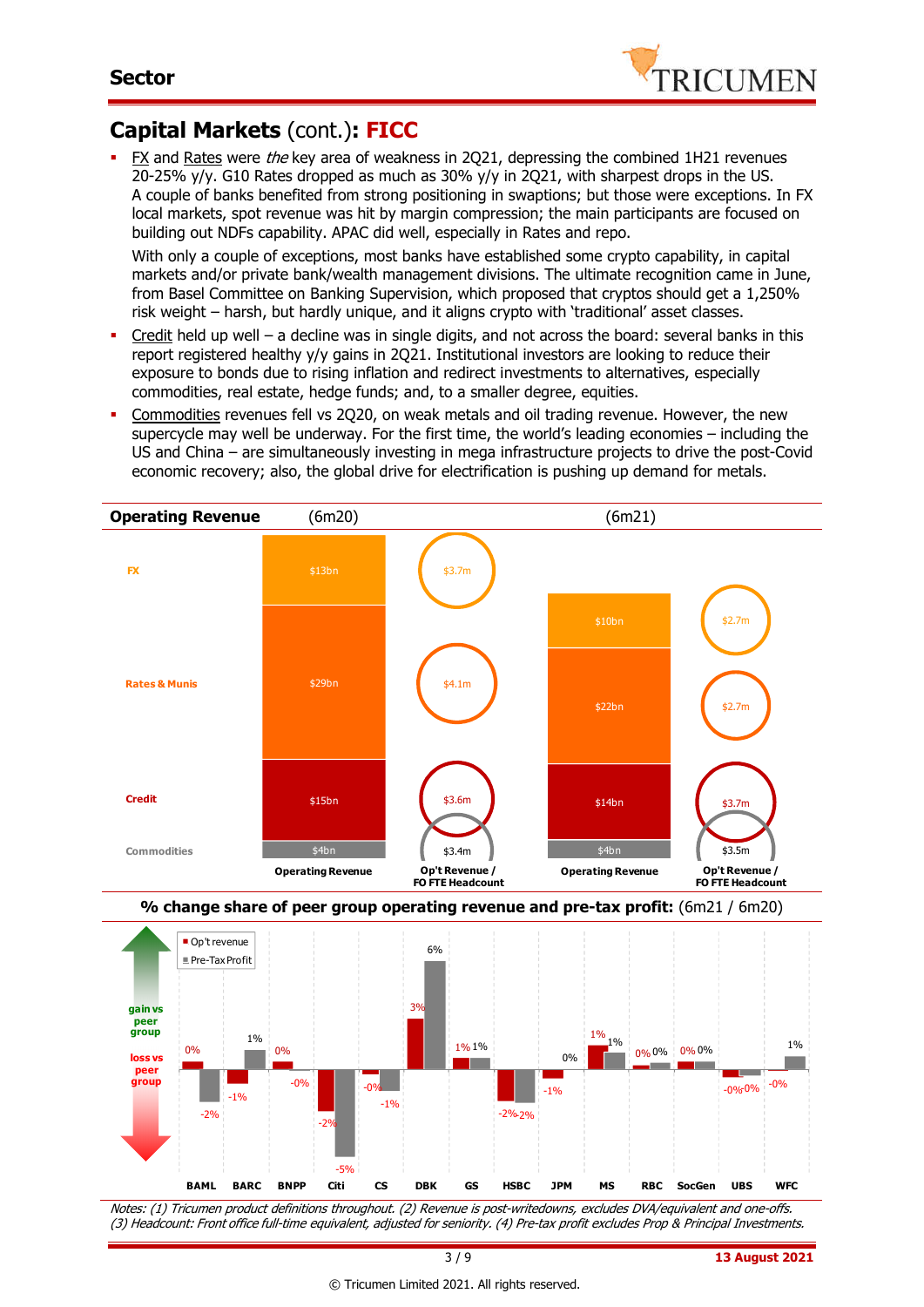

### **Capital Markets** (cont.)**: Equities**

- Cash equity revenue jumped in 2Q21; block trades were the standout. Top-tier incumbents extended their lead.
- Equity derivatives enjoyed a strong 2Q21: a sharp decline in flow index was more than offset by strength in structured derivatives (correlation, autocallables in APAC), converts and Delta One. The 3Q21 started with unusually high activity in options, focused on tech stocks.
- In prime services, the benefit of higher client balances was offset by depressed margins. Allocators' appetite for hedge fund investments waned somewhat in recent months, but not for global macro and multi-strategy funds: those remain in demand, mostly as a hedge to inflation.



Notes: (1) Tricumen product definitions throughout. (2) Revenue is post-writedowns, excludes DVA/equivalent and one-offs. (3) Headcount: Front office full-time equivalent, adjusted for seniority. (4) Pre-tax profit excludes Prop & Principal Investments.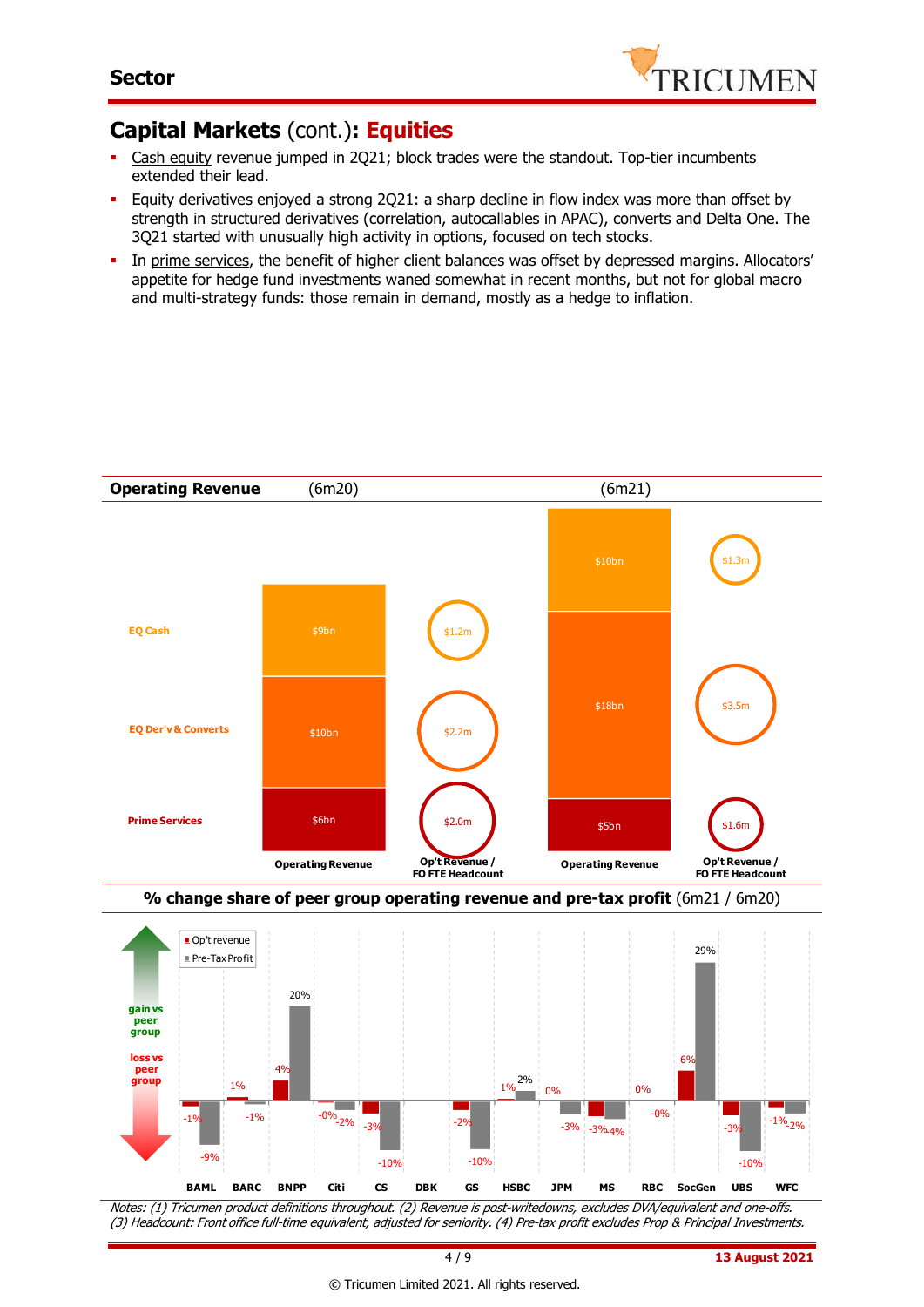

### **Commercial Banking & Treasury Services**

Banks featured here grew commercial banking revenues and pre-tax profit by 6% y/y in 1H21. Low interest rates remain a drag, but most banks were able to offset the impact by higher fees across products and deposits. In the US (and, to a lesser extent, Europe), middle-market banking was the key driver, especially as CRE and corporate banking stagnated.

A year and a half into the Covid crisis, it is worth noting that private debt played an important role as an alternative to commercial bank lending – and is, thus far, in a very good shape. Sceptics point out that this may change; market participants, though, stress that key risks associated with private loans may also be the source of strength. Private loans are typically illiquid and are, as such, predominantly supported by long-term investors; they also avoid cyclical industries – such as those hit the most in the crisis – and are cushioned by plentiful equity (often exceeding 50%), as a result of huge amounts of capital raised in recent years. It is early days; but, barring a major shock or widespread losses, private debt appears set to grow in importance.

Treasury services revenue dipped, while costs grew 3% y/y: pre-tax profit dropped 15% y/y.





Notes: (1) Tricumen product definitions throughout. (2) Revenue is post-writedowns, excludes DVA/equivalent and one-offs. (3) Headcount: Front office full-time equivalent, adjusted for seniority. (4) In-scope: Large Cap/MNC and Mid-Cap/SMEs.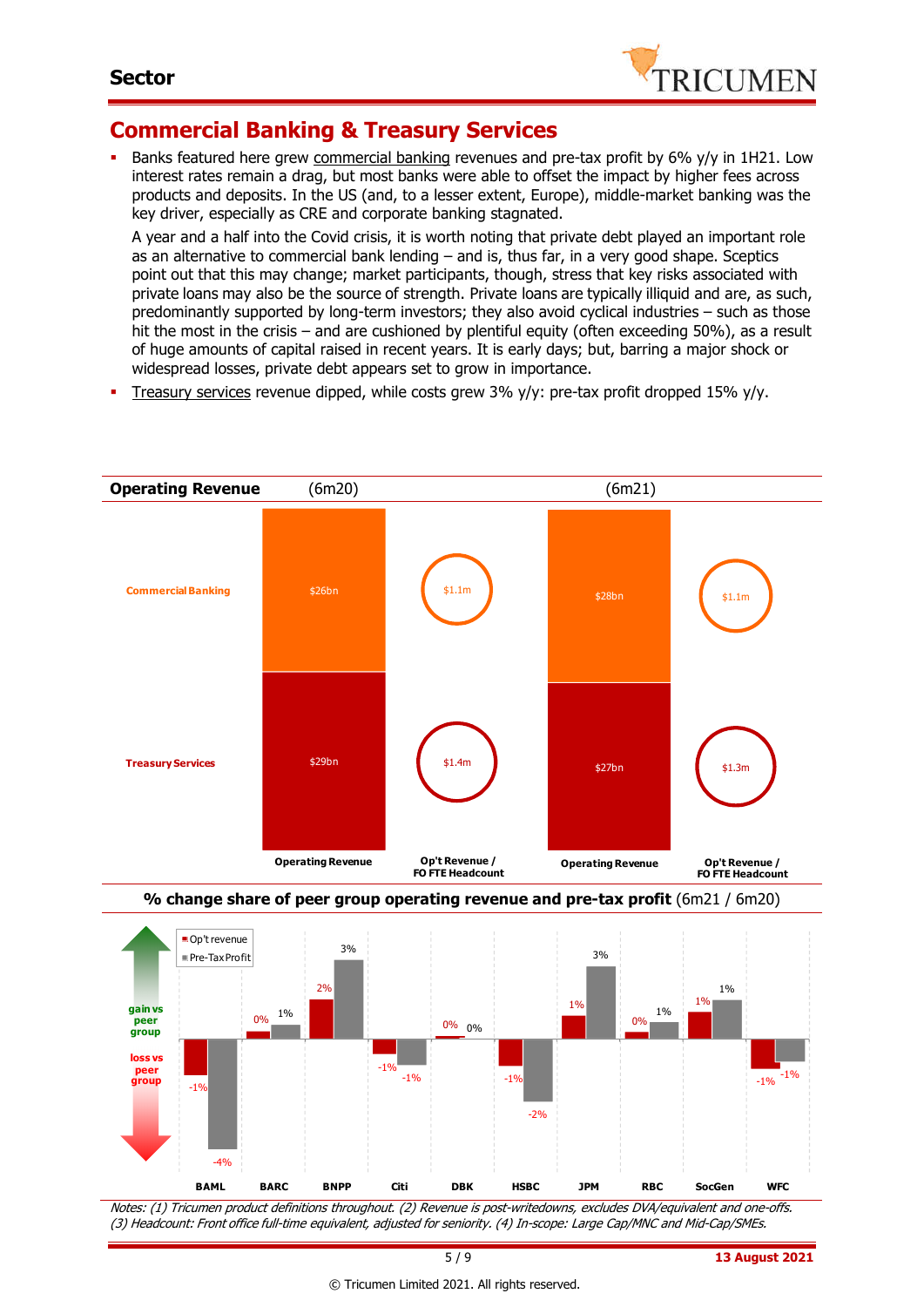

### **Revenue dynamics**

### BAML BARC BNPP Citi CS DBK GS HSBC JPM MS RBC SocGen UBS WFC Capital Markets ⊽ ग्र ॻ रा 再 男 л ⇩ ⇧ л Banking ⇩ ⇧ 企 企 ⇩ ⋝ ↬ DCM Bonds ⇩ ⇩ ⇩ ₽ € ⇩ J € š Ŏ š J J DCM Loans Ò, Ò, 츄 Ü Ò  $\overline{v}$ j, J Ò, ě ě š Securitisation 计算 ⇧ Ò, ⇧  $\hat{\mathbf{r}}$  $\mathbf{\hat{y}}$ ⇘ a<br>a ∾ ∾ Ă ā **ECM**  $\sim$  $\sim$  $\overline{\ }$  $\sum$ ⇧ M&A / Advis Д J Л л Л € Markets ⇩ € ₩ J  $\frac{1}{2}$ ₩ ᆌ ⇩ IJ ⇩ **FICC** 金 FX<sup>T</sup> IJ € J J  $\bar{\ddot{\bullet}}$ Rates & Munis J. J J.  $\sum$ 春 ♦  $\overline{\mathbf{Y}}$ Ā Ā ♦ ♦ J.  $\sum_{i=1}^{n}$  $\overline{\mathbf{M}}$ Ü  $\tilde{\mathbf{Y}}$ ⇩ J J 云 Ò Credit  $\mathbf{\hat{M}}$ 合  $\sim$ ⇑ **Commodities** ♦ л J л **Equities** ⇩ ↥ ⇩ ī EQ Cash € 쥬 प्र 1 쥬 Σ € ук<br>Ж EQ Der'v & Conv't  $\ddot{\textbf{r}}$ j  $\mathbf{\hat{M}}$  $\sum$  $\hat{\mathbb{I}}$ ⇧ Prime Services ⇧ 企 ⇧ Prop & PI Comm Bank / Treas Serv ↑ ⇧ 1 Comm Bank ⊽ π ≏ Treas Serv合 ⇑ ♦ Ü, Ä ⇧ Д

### **6m21/6m20 (Operating revenue, % change, US\$, Global Level 1)**

Source: Tricumen. Notes: (1) Tricumen product definitions throughout. (2) Arrows show % change in revenue vs peers. Up- /down-arrows: top-/bottom-quartile. (3) Operating revenue is post-writedowns, excludes DVA/equivalent and one-offs. (4) Commercial/Transaction Banking includes Large Cap/MNC and Mid-Cap/SMEs.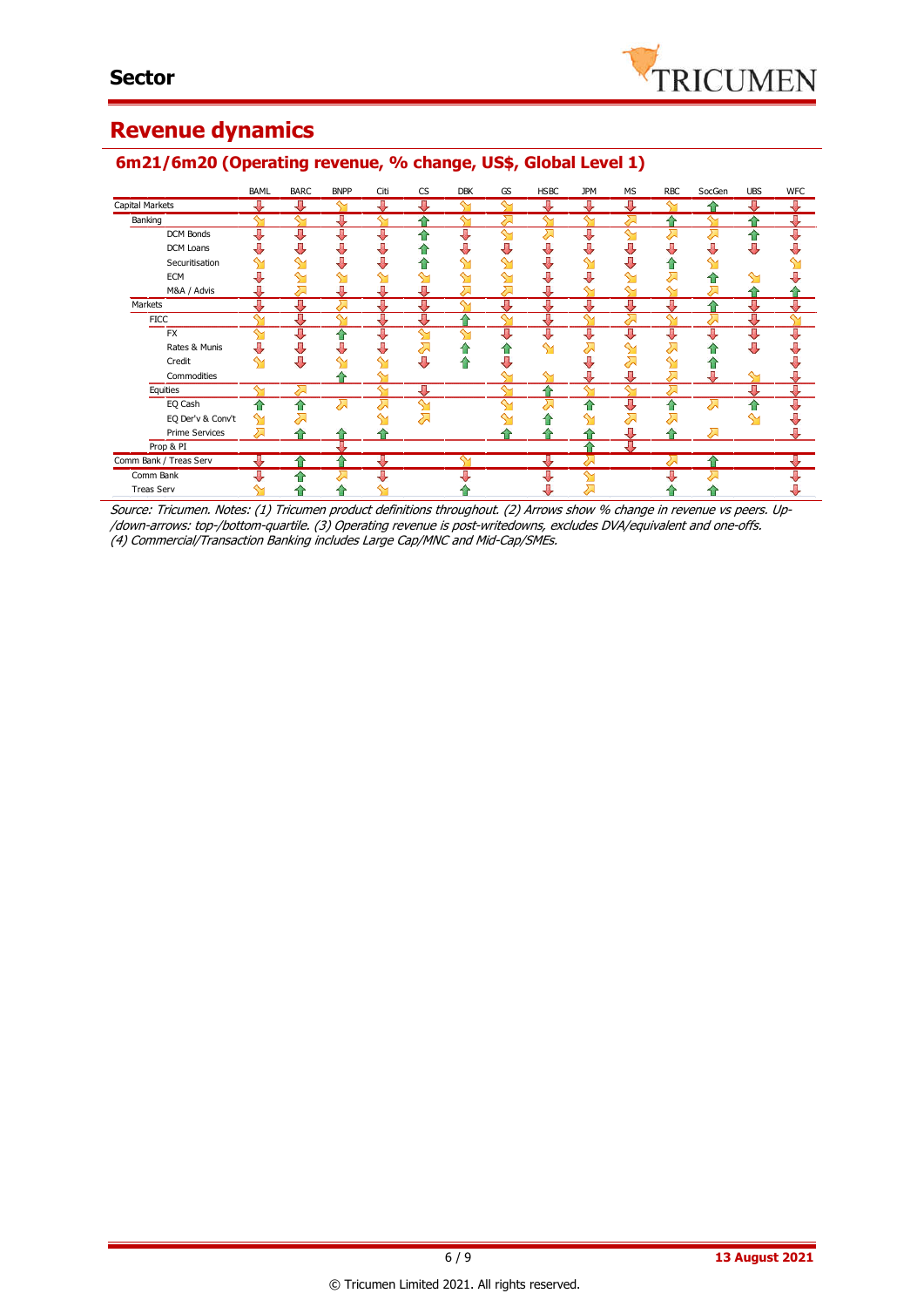

### **Pre-tax profit margin** (US\$)





**Commercial Banking / Treasury Services**



Source: Tricumen. Notes: (1) TRIC product definitions, standard deviation, product Level 1; (2) Operating expenses exclude one-off non-operational items, insurance-related benefits & claims, and credit expense/recovery/NPL provisions. Capital expenditure is included as accrued. Litigation expense is allocated to front-line units. (3) positive values = outperformance; negative values = underperformance, relative to the peer group featured in this report; (4) missing values = N/M; no Tricumen coverage; or a bank is not a significant competitor.; (5) outliers are excluded.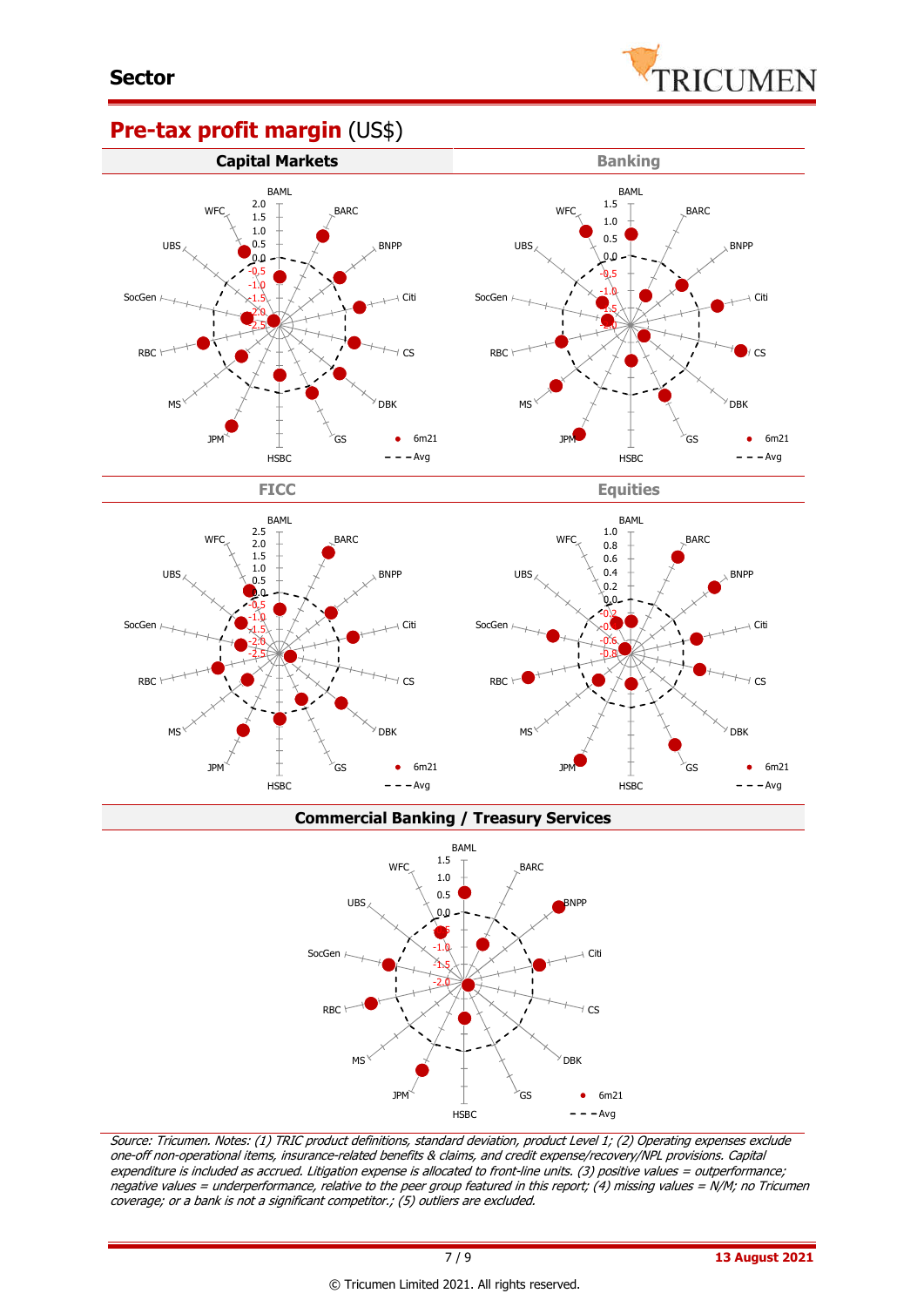# **Operating Revenue / Front Office FTE** (US\$)







**Commercial Banking / Treasury Services**



Source: Tricumen. Notes: (1) TRIC product definitions, standard deviation, product Level 1; (2) positive values <sup>=</sup> outperformance; negative values = underperformance, relative to the peer group featured in this report; (3) missing values = N/M; no Tricumen coverage; or a bank is not a significant competitor; (4) outliers are excluded.